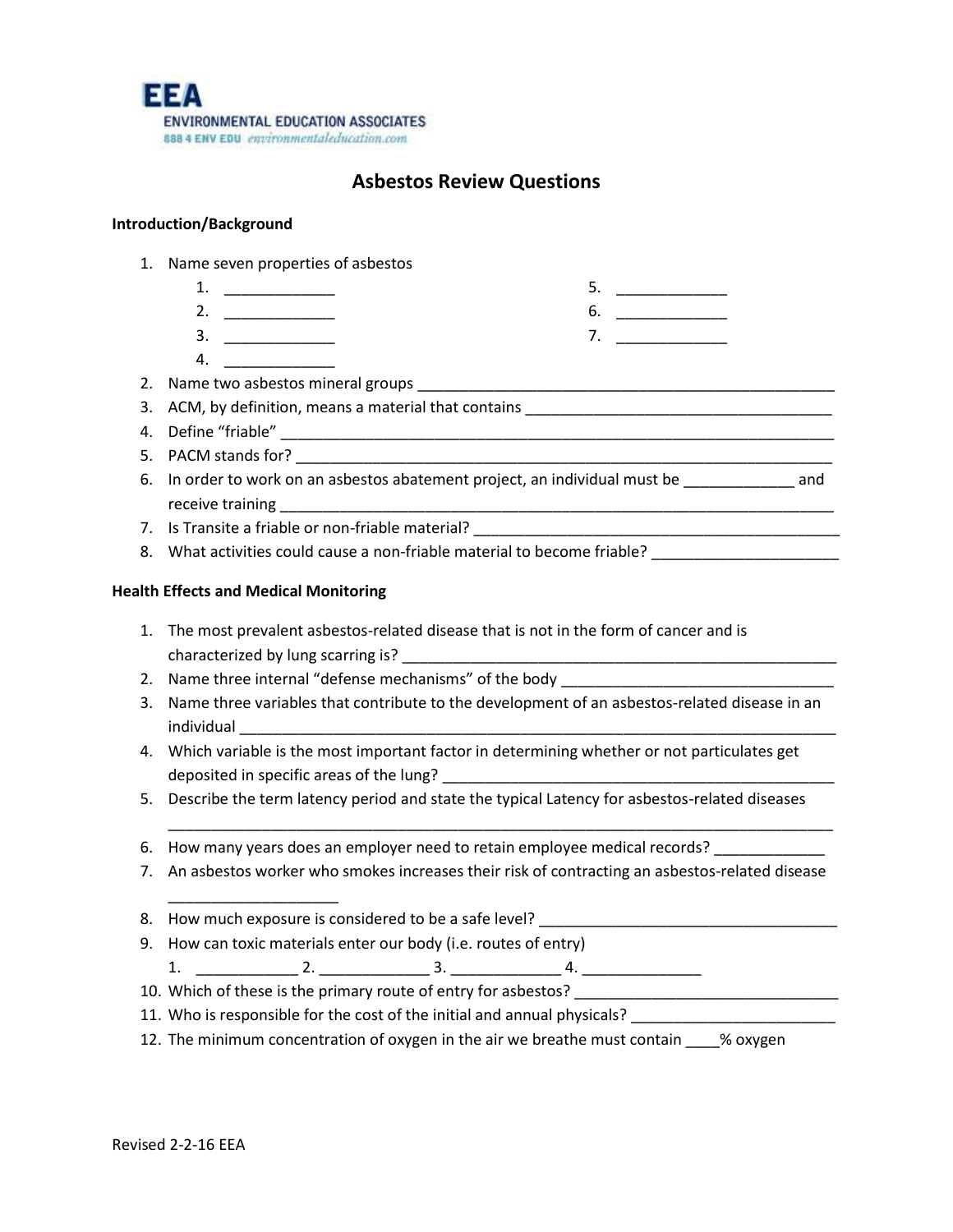

### **Regulatory Background**

- 1. Ten day notification of large asbestos projects must be provided to what agencies?
- 2. Three agencies regulating asbestos in New York State are
- 3. To be considered a competent person, one must
	- a.  $\Box$

c. \_\_\_\_\_\_\_\_\_\_\_\_\_\_\_\_\_\_\_\_\_\_\_\_\_\_\_\_\_\_\_\_\_\_\_\_\_\_\_\_\_\_\_\_\_\_\_\_\_\_\_\_\_\_\_\_\_\_\_\_\_\_\_\_\_\_\_\_\_\_\_\_

\_\_\_\_\_\_\_\_\_\_\_\_\_\_\_\_\_\_\_\_\_\_\_\_\_\_\_\_\_\_\_\_\_\_\_\_\_\_\_\_\_\_\_\_\_\_\_\_\_\_\_\_\_\_\_\_\_\_\_\_\_\_\_\_\_\_\_\_\_\_\_\_\_\_\_\_\_\_

\_\_\_\_\_\_\_\_\_\_\_\_\_\_\_\_\_\_\_\_\_\_\_\_\_\_\_\_\_\_\_\_\_\_\_\_\_\_\_\_\_\_\_\_\_\_\_\_\_\_\_\_\_\_\_\_\_\_\_\_\_\_\_\_\_\_\_\_\_\_\_\_\_\_\_\_\_\_

- b. \_\_\_\_\_\_\_\_\_\_\_\_\_\_\_\_\_\_\_\_\_\_\_\_\_\_\_\_\_\_\_\_\_\_\_\_\_\_\_\_\_\_\_\_\_\_\_\_\_\_\_\_\_\_\_\_\_\_\_\_\_\_\_\_\_\_\_\_\_\_\_\_
- 4. Removal of 500 square feet of asbestos-containing floor tile would be considered a Class \_\_\_ job under OSHA, and a \_\_\_\_\_\_\_\_\_\_ job under NYS Code Rule 56
- 5. The "Clearance" Level (ie, acceptable clean air criteria) for asbestos, per NYS is \_\_\_\_\_\_\_\_\_\_\_\_\_
- 6. NESHAP is a regulation from which agency? \_\_\_\_\_\_\_\_\_\_\_\_\_\_\_\_\_\_\_\_\_\_\_\_\_\_\_\_\_\_\_\_\_\_\_
- 7. What is the purpose of this regulation?
- 8. What federal agencies have regulations that pertain to asbestos? \_\_\_\_\_\_\_\_\_\_\_\_\_\_\_\_\_\_\_\_\_\_\_\_\_\_\_\_\_\_\_\_
- 9. Per NYS, a "large" asbestos project is defined as? \_\_\_\_\_\_\_\_\_\_\_\_\_\_\_\_\_\_\_\_\_\_\_\_\_\_

#### **Respiratory Protection and PPE**

- 1. The efficiency of a P100 filter is? 2. The respirator with the highest level of protection is? \_\_\_\_\_\_\_\_\_\_\_\_\_\_\_\_\_\_\_\_\_\_\_\_\_\_\_\_\_\_\_\_\_\_\_ 3. When is fit testing required?
	- 4. What testing agent is typically used for fit-testing a respirator with a P100 filter?
	- 5. Which respirator would you wear for a class I project when personal air sample results indicate and average exposure of 0.62 f/cc?
	- 6. The minimum level of PPE required when removing asbestos on a large-scale project is (note: average exposure results indicate  $0.62$  f/cc)
	- 7. What must be known/what minimum requirements must be met in order to wear an airpurifying respirator?
	- 8. When can't an air-purifying respirator be worn?
	- 9. Respirators must be rinsed in clean water at a maximum temperature of \_\_\_\_\_\_\_\_

\_\_\_\_\_\_\_\_\_\_\_\_\_\_\_\_\_\_\_\_\_\_\_\_\_\_\_\_\_\_\_\_\_\_\_\_\_\_\_\_\_\_\_\_\_\_\_\_\_\_\_\_\_\_\_\_\_\_\_\_\_\_\_\_\_

10. Define protection factor & how the protection factor is quantified

| 11. What are the protection factors of the following respirators? Half-face |      |  | Full-face |
|-----------------------------------------------------------------------------|------|--|-----------|
| PAPR                                                                        | SCBA |  |           |

12. How often are the P100 filters changed on asbestos abatement projects? \_\_\_\_\_\_\_\_\_\_\_\_\_\_\_\_\_\_\_\_\_\_\_\_\_

13. What must be done every time a respirator is donned? \_\_\_\_\_\_\_\_\_\_\_\_\_\_\_\_\_\_\_\_\_\_\_\_

14. Does PPE eliminate contact with all hazards in a work area? \_\_\_\_\_\_\_\_\_\_\_\_\_\_\_\_

15. Can the use of PPE itself lead to potential safety issues? \_\_\_\_\_\_\_\_\_\_\_\_\_\_\_\_\_\_\_\_\_\_\_\_\_\_\_\_\_\_\_\_\_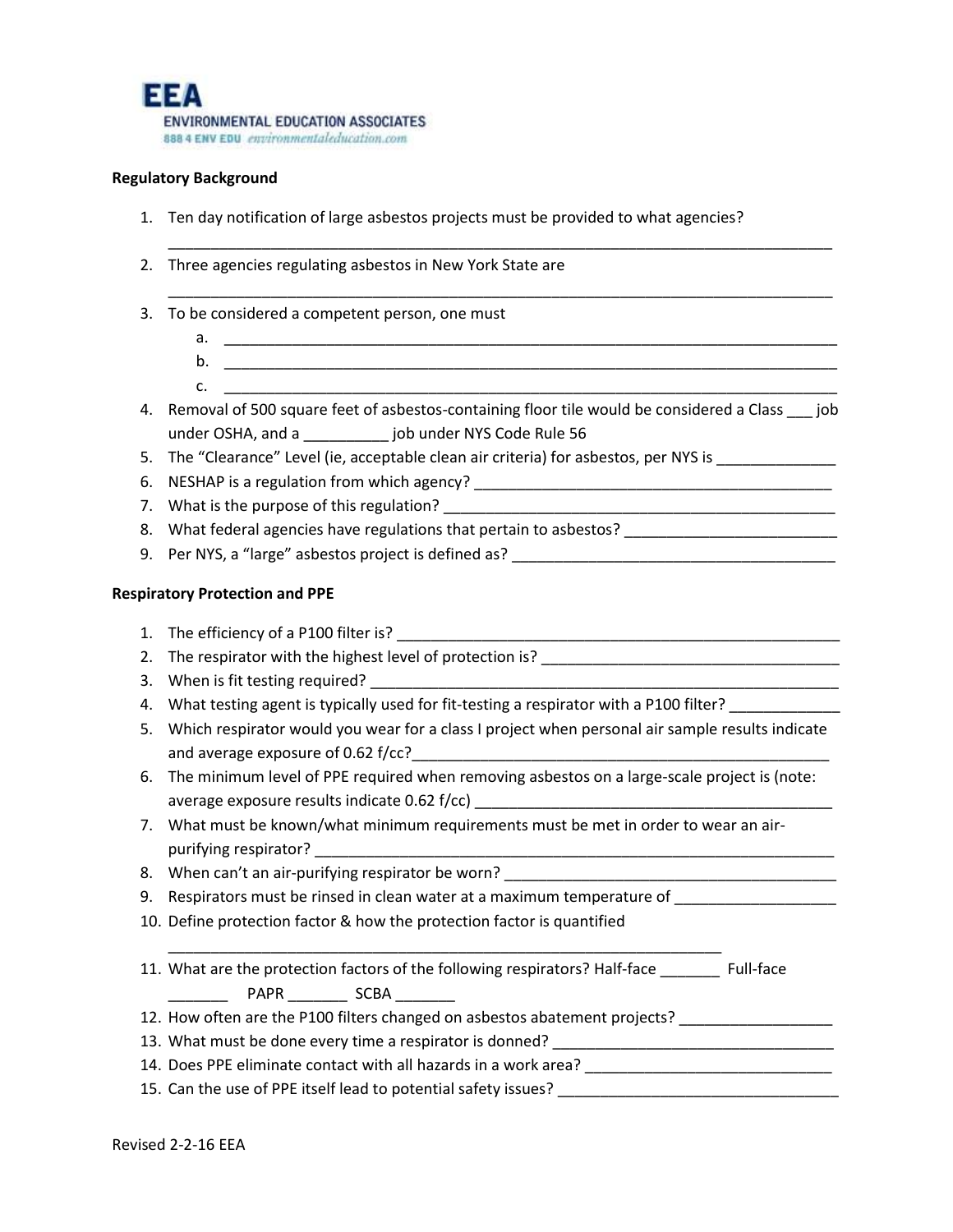

16. What is the position of your hand(s) when performing a negative pressure fit check?

#### **Work Area Preparation/ Work Methods**

- 1. Describe the meaning of a negative pressure system
- 2. What is the order of filters in a microtrap (from the air inlet side)?
- 3. What is amended water? \_\_\_\_\_\_\_\_\_\_\_\_\_\_\_\_\_\_\_\_\_\_\_\_\_\_\_\_\_\_\_\_\_\_\_\_\_\_\_\_\_\_\_\_\_\_\_\_\_\_\_\_\_\_\_\_\_

\_\_\_\_\_\_\_\_\_\_\_\_\_\_\_\_\_\_\_\_

- 4. Why is amended water used (vs. plain water)? \_\_\_\_\_\_\_\_\_\_\_
- 5. When leaving the work area of a large project, what is the order of the chambers in the personal decontamination unit?

\_\_\_\_\_\_\_\_\_\_\_\_\_\_\_\_\_\_\_\_\_\_\_\_\_\_\_\_\_\_\_\_\_\_\_\_\_\_\_\_\_\_\_\_\_\_\_\_\_\_\_\_\_\_\_\_\_\_\_\_\_\_\_\_\_\_\_\_\_\_\_\_\_\_\_\_\_\_

- 6. When can the negative pressure machines be discontinued on a project?
- 7. How many air changes per hour are required on a large abatement project (not a tent)?
- 8. What are the minimum specifications of the "poly" used on an abatement project?
- 9. When is the personal decon chamber installed on an abatement project? \_\_\_\_\_\_\_
- 10. All \_\_\_\_\_\_\_\_\_\_\_\_\_\_\_\_\_\_ must be shut down to the work area. Temporary \_\_\_\_\_\_\_\_\_\_\_\_\_\_\_ must be brought in to the work area from
- 11. Openings greater than 32 ft<sup>2</sup>, except where any one dimension is less than 1 ft<sup>2</sup> must have at least **and the set of the set of thick**.
- 12. Floor sheeting must extend \_\_\_\_\_\_\_\_\_\_\_\_\_\_\_\_\_\_\_\_\_ up the wall on all sides
- 13. Seams on the same layer of poly must be separated by a distance of at least
- 14. Asbestos waste must be \_\_\_\_\_\_\_\_\_\_\_\_\_\_\_\_\_\_\_\_\_\_\_\_\_\_\_\_\_\_\_\_\_\_\_\_\_\_\_\_\_\_\_\_\_\_\_\_\_\_\_\_\_\_\_\_\_\_
- 15. What is surfactant?
- 16. What is the next step after establishing negative air in the work area?
- 17. How often should the air in a negative pressure tent be changed during an abatement project?
- 18. Four methods of abatement include:

\_\_\_\_\_\_\_\_\_\_\_\_\_\_\_\_\_\_\_\_\_\_\_

- 1. \_\_\_\_\_\_\_\_\_\_\_\_\_\_\_\_ 2. \_\_\_\_\_\_\_\_\_\_\_\_\_\_\_\_
- 3. \_\_\_\_\_\_\_\_\_\_\_\_\_\_\_\_ 4. \_\_\_\_\_\_\_\_\_\_\_\_\_\_\_\_

19. All friable asbestos must be transported to a \_\_\_\_\_\_\_\_\_\_\_\_\_\_\_\_\_\_\_\_\_\_\_\_\_\_\_\_ accompanied by

 $a \qquad \qquad$ 

#### **Safety**

- 1. Name 5 typical safety hazards on a jobsite (other than asbestos exposure)
	- 1. \_\_\_\_\_\_\_\_\_\_\_\_\_\_\_\_\_\_\_\_\_\_\_\_\_\_\_\_\_\_ 2. \_\_\_\_\_\_\_\_\_\_\_\_\_\_\_\_\_\_\_\_\_\_\_\_\_\_\_\_\_\_
	- 3. \_\_\_\_\_\_\_\_\_\_\_\_\_\_\_\_\_\_\_\_\_\_\_\_\_\_\_\_\_\_
	- 4. \_\_\_\_\_\_\_\_\_\_\_\_\_\_\_\_\_\_\_\_\_\_\_\_\_\_\_\_\_\_